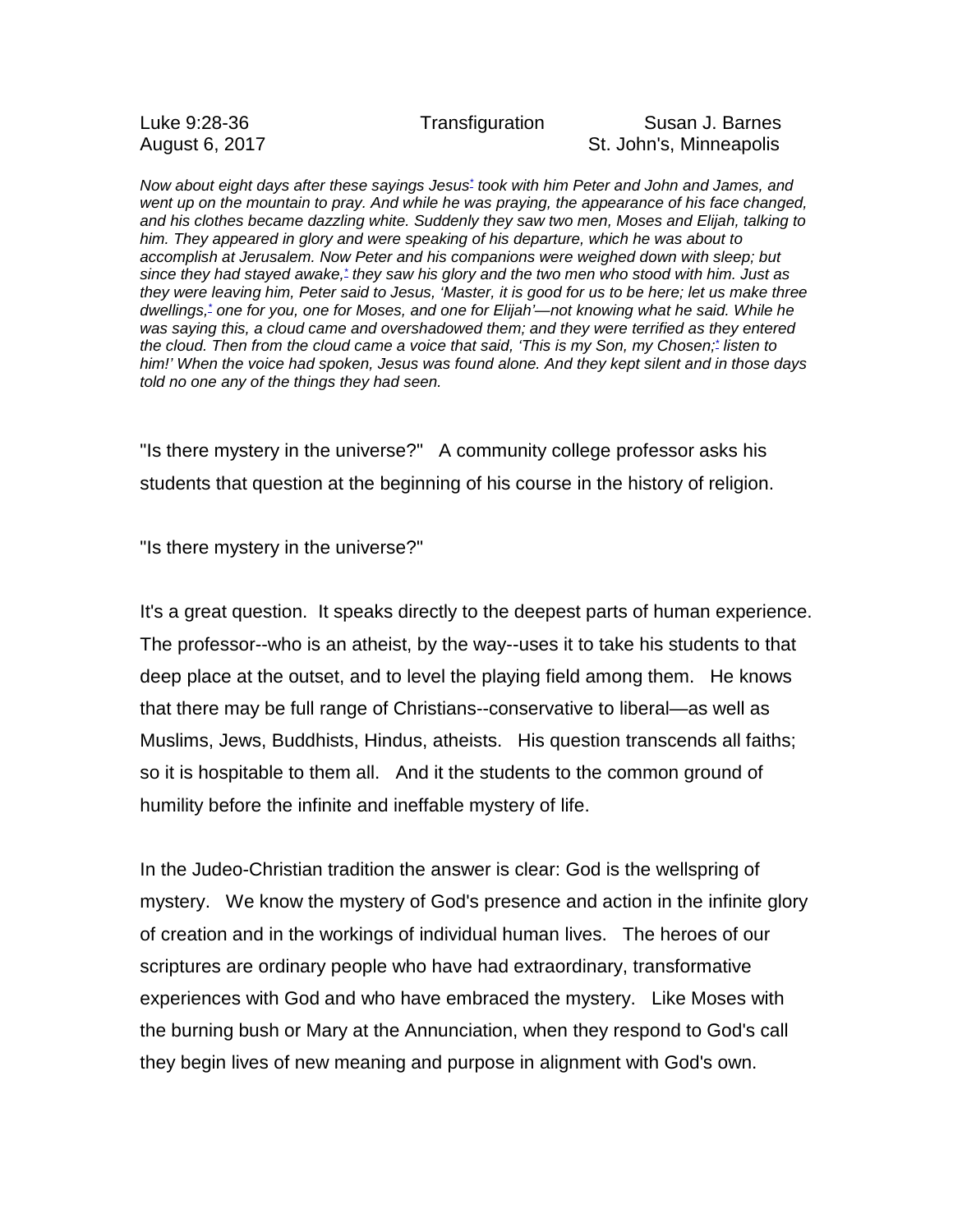Moses' purpose was to lead the people Israel's epic journey from captivity in Egypt to the very threshold of the promised land. His role was highly public. Mary's, instead, was private—deeply personal. Mary knew the mystery of God's transformation in her very body--the moment she agreed to be the mother, the bearer, the co-creator of the incarnate Word. After Jesus' birth, Mary witnessed the unfolding mystery of her son's destiny—in words and events, that she "kept…and pondered… in her heart."

Writer Madeleine L'Engle, author of *A Wrinkle in Time*, beautifully imagined Mary's thoughts about that mystery in this untitled poem.

Yes, of course. On many days I doubted. My faith grew out of doubt. The child was good but other babies have been good. He shouted when he was hungry, like any child, for food. One simply does not think of the Messiah cutting teeth, eating, and eliminating. He springs, full-grown, in the great Isaiah-- God, servant, king. And I was waiting, remembering in my heart the very things that caused my doubt: the angel's first appearing to me and then to Joseph; shepherds, kings, the flight to Egypt. Remembering was fearing; doubt helped. I had to face it all as true the day John baptized him. Then he knew.

Indeed, then Jesus knew. At his baptism, Jesus heard the voice of God "You are my beloved son. In you I am well pleased." He began his public ministry.

The Transfiguration, which we celebrate today, is another revelatory, mystical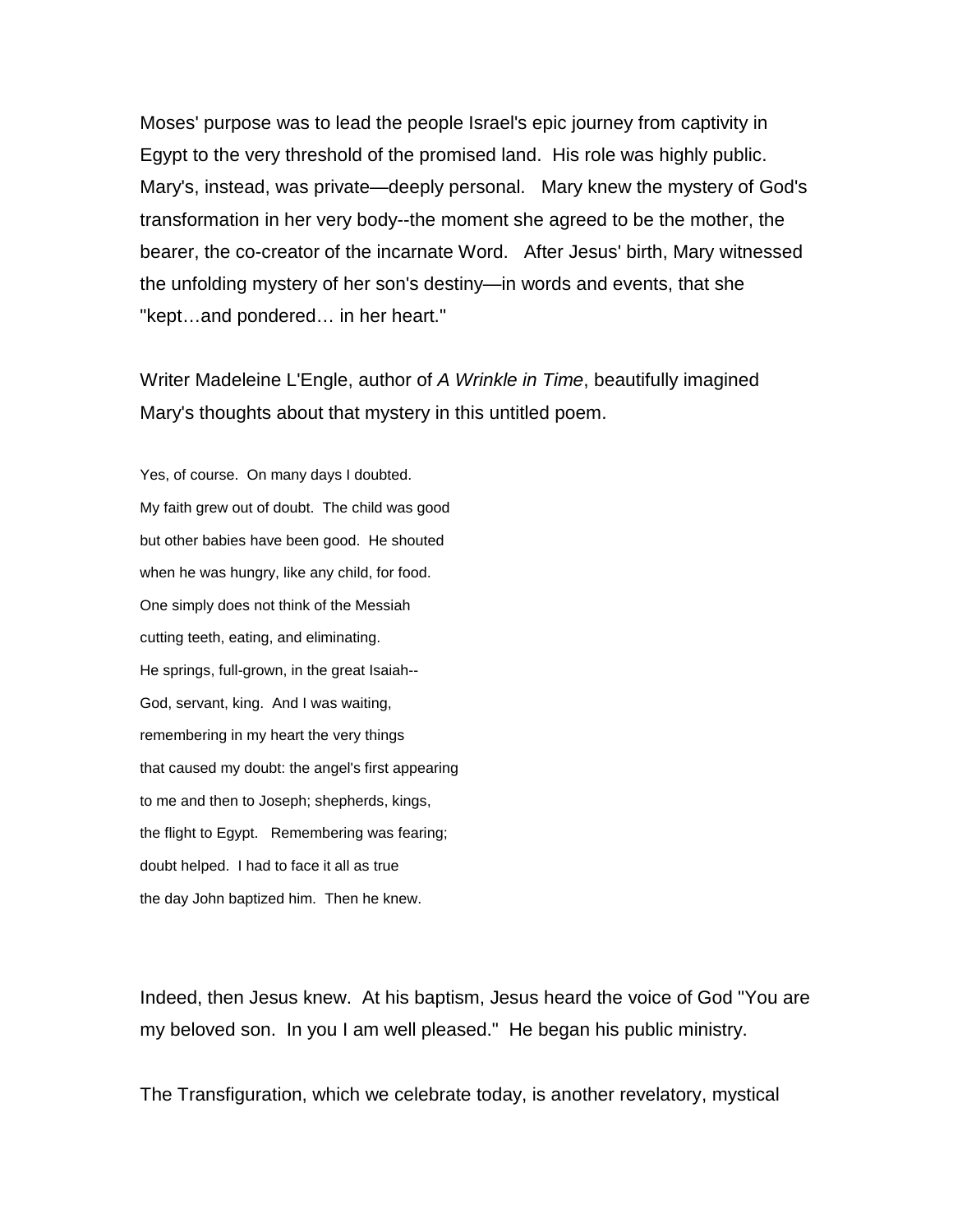moment in Jesus' life. This one was shared by three disciples: Peter, and the brothers James and John, sons of Zebedee.

With them on the mountaintop, Jesus was so affected while he prayed that he was physically transfigured before their eyes. His face and body, even his clothing were illuminated by divine grace.

In that moment, Peter, James and John had their own encounter with the mystery of God. They beheld the vision in which Jesus was joined by Moses and Elijah.

Luke tells us that they discussed Jesus' upcoming "departure" at Jerusalem. "Departure" may seem like a curiously mild word for death by crucifixion. But it's not a euphemism. It's a powerful allusion, lost in translation: the word in the original Greek is *exodus*. Sojourners' editor Jim Rice wrote: *[Jesus'] journey to Jerusalem and the events that will transpire there aren't about death so much as life....about the liberation and redemption of humanity. The Exodus of the people of God from captivity, commenced by Moses and Elijah—the Law and the Prophets—is finally in Jesus brought to fruition.*

Later, after Jesus' Resurrection, the disciples could also see that; they could connect the image of Jesus' transfigured radiance with the Exodus stories of Moses' shining countenance in the presence of God. Then they could realize that in the Transfiguration God revealed to them Jesus' part in God's great plan of salvation.

In the moment, however, Peter had an all too human reaction. Unable simply to **be** with the mystery, to dwell in silent awe for a moment, Peter was moved to act—to DO something. It was as if he needed to control or contain the experience, to ground it, fix it in time and space. With all the best intentions in the world (but not knowing what he was saying), he said to Jesus "let us make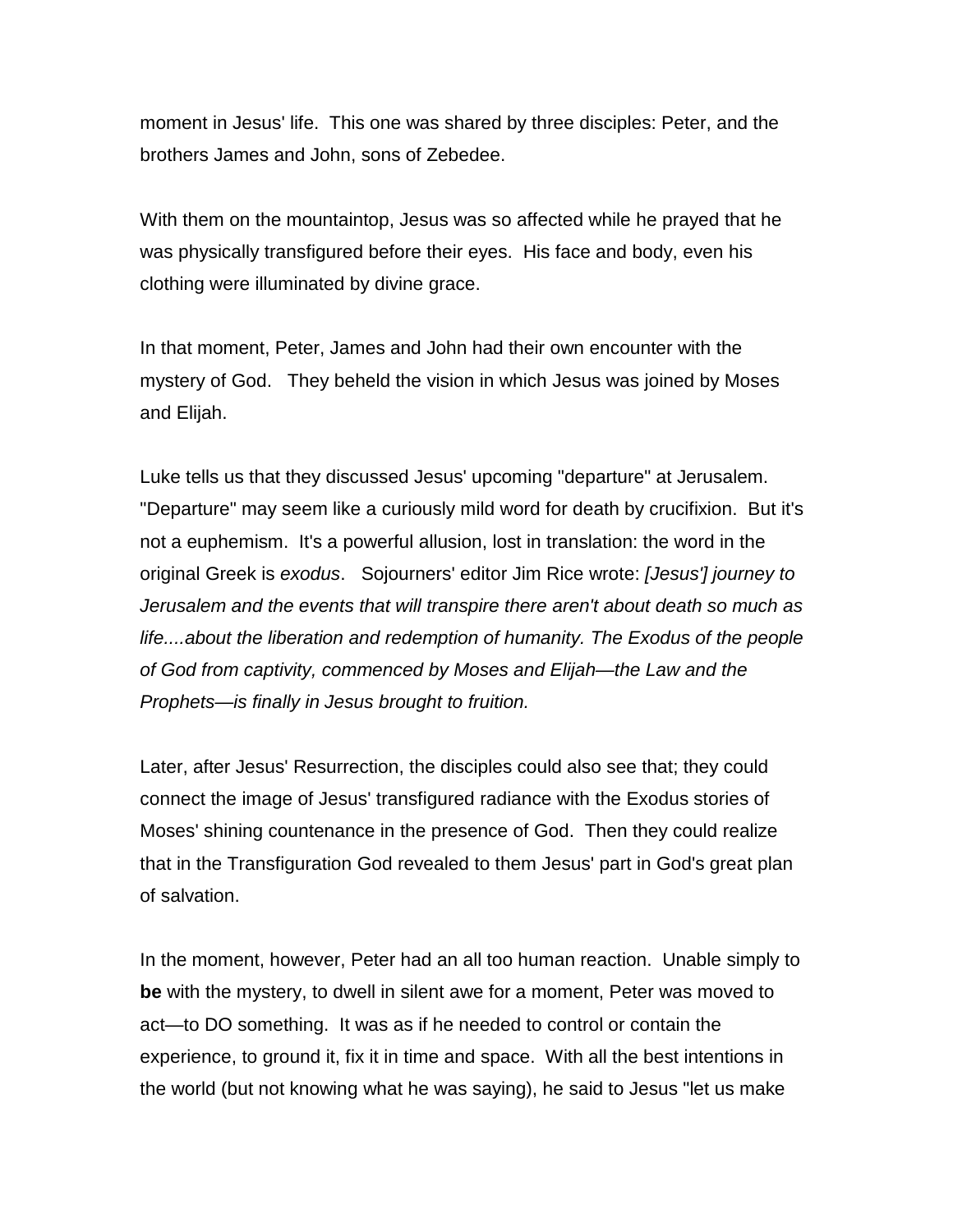three dwellings, one for you, one for Moses and one for Elijah".

How hard it is, indeed, for "doers" like Peter (and me) to sit, to be still, to **be** with God's presence! But it is in stillness, in silence, in prayer that **we** can be transformed. So God brought Peter to a halt, silenced him in the moment saying: "This is my Son, my Chosen; listen to him!"

Listen to him.

Listen first. Then let action flow from stillness, from prayer, from contemplation.

Contemplation and action are complementary, not contradictory. That is why Richard Rohr joined them in the name of the place he founded in Albuquerque: the Center for Action and Contemplation. At a talk I heard in Austin twenty years ago, Rohr said that if you begin with prayer, with contemplation, the appropriate action will come. It will naturally emerge.

To follow Jesus means to seek the mystery of God in contemplation, and to find a balance between contemplation and action. In a world like ours, where action is the norm, it takes real discipline, it takes commitment to begin the day with prayer, with contemplation and to return to it during the day.

I find it so much harder now in the unrelenting, unprecedented chaos flowing from Washington D.C. The reckless violation of centuries-long norms of governance, ethics, and human respect and the proposals that are threatening the lives of so many vulnerable people do calls for action.

That means they call for prayer, first.

Because action without reflection, without deliberation can be useless or even destructive.